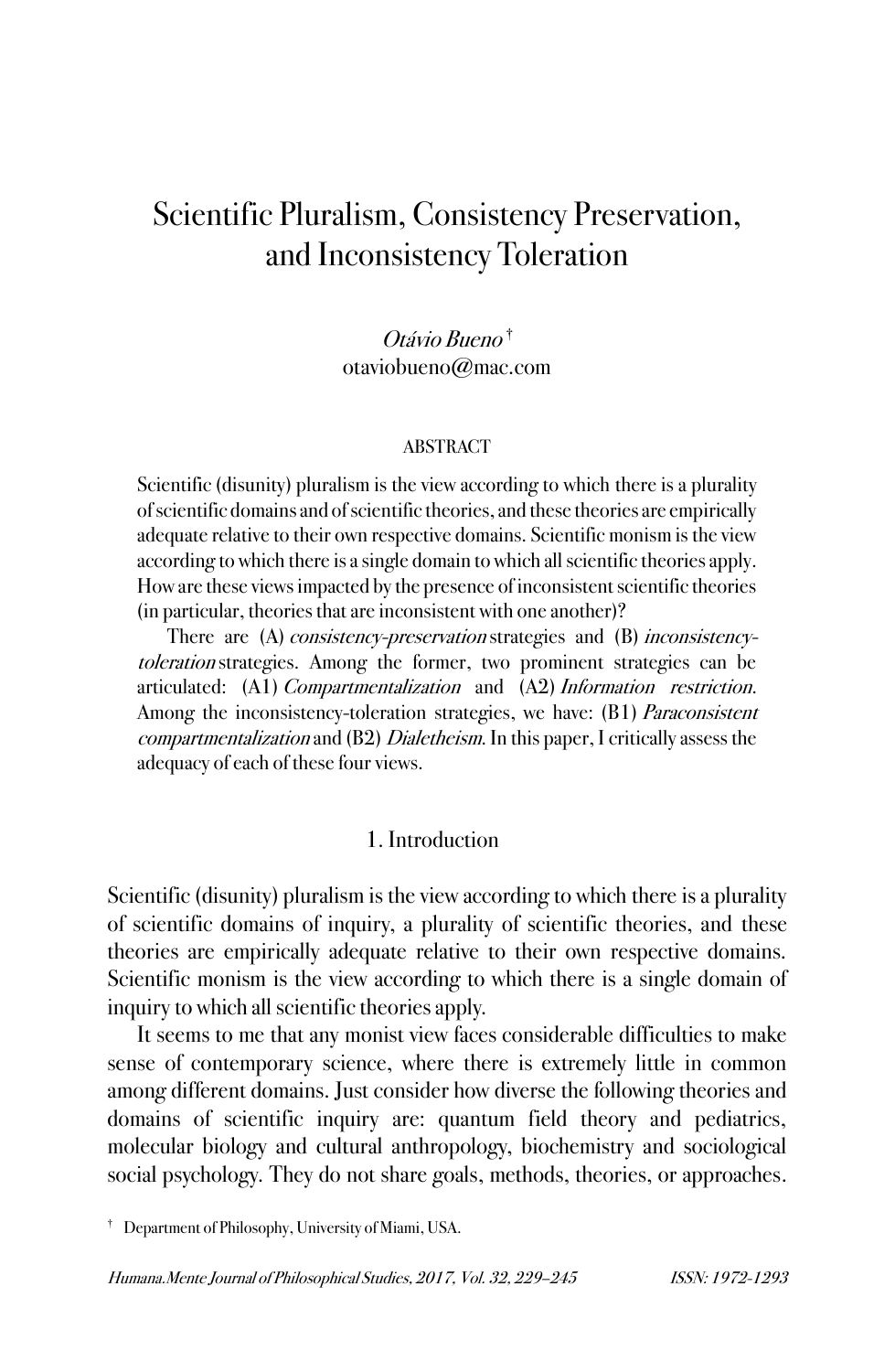In fact, the only way of lumping them together in some coherent form is to consider them at such a high level of abstraction that very little of their actual content is preserved in the end. For instance, to insist that all (or even most) of the investigation of these domains involves the formulation of empirically testable theories, and that such a test has the overall structure of a modus tollens (as Popper (1934) insists) is precisely to navigate at an extraordinarily high level of abstraction, and to lose the most significant, specific details of the research being conducted in each particular domain. It is very hard to see how a monist picture can accommodate this salient feature of scientific practice, while doing justice to the specificity and content of each domain of inquiry.

Given this plurality, it may happen that inconsistent theories end up being formulated within a particular domain of inquiry. The result is the occasional pursuit, articulation, and advancement of theories that are inconsistent with one another. A prominent case is, of course, the tension between quantum mechanics and relativity theory. This immediately raises the issue of how these views, scientific pluralism and scientific monism, are impacted by the presence of inconsistent scientific theories? In this paper, I provide a framework to consider this question.

The framework has the following components: First, there are (a) consistency-preserving strategies and (b) inconsistency-tolerant strategies. Among the former, two prominent maneuvers can be articulated: (a<sub>1</sub>) According to compartmentalization, domains of inquiry to which mutually inconsistent scientific theories apply are compartmentalized, with no overlap between them, and in this way classical logic is preserved. (This generates a consistent disunity scientific pluralism.) (a<sub>2</sub>) According to *information restriction*, a single domain is maintained throughout the sciences, and any resulting inconsistency is eliminated by (somehow) extracting conflicting information (in more or less principled ways). As a result, once again, classical logic is preserved. (This yields a consistent scientific monist view.)

Among the *inconsistency-tolerant* strategies, there are also two possibilities: (b1) According to paraconsistent compartmentalization, a plurality of overlapping domains is allowed for throughout the sciences. Since inconsistencies may emerge, a paraconsistent logic is then needed to avoid triviality, in light of classical logic's explosive nature; that is, on this logic, everything follows from a contradiction. (This generates inconsistent scientific disunity pluralism.) (b<sub>2</sub>) According to *dialetheism*, all inconsistencies for which there is good evidence are taken to be part of a single scientific domain (Priest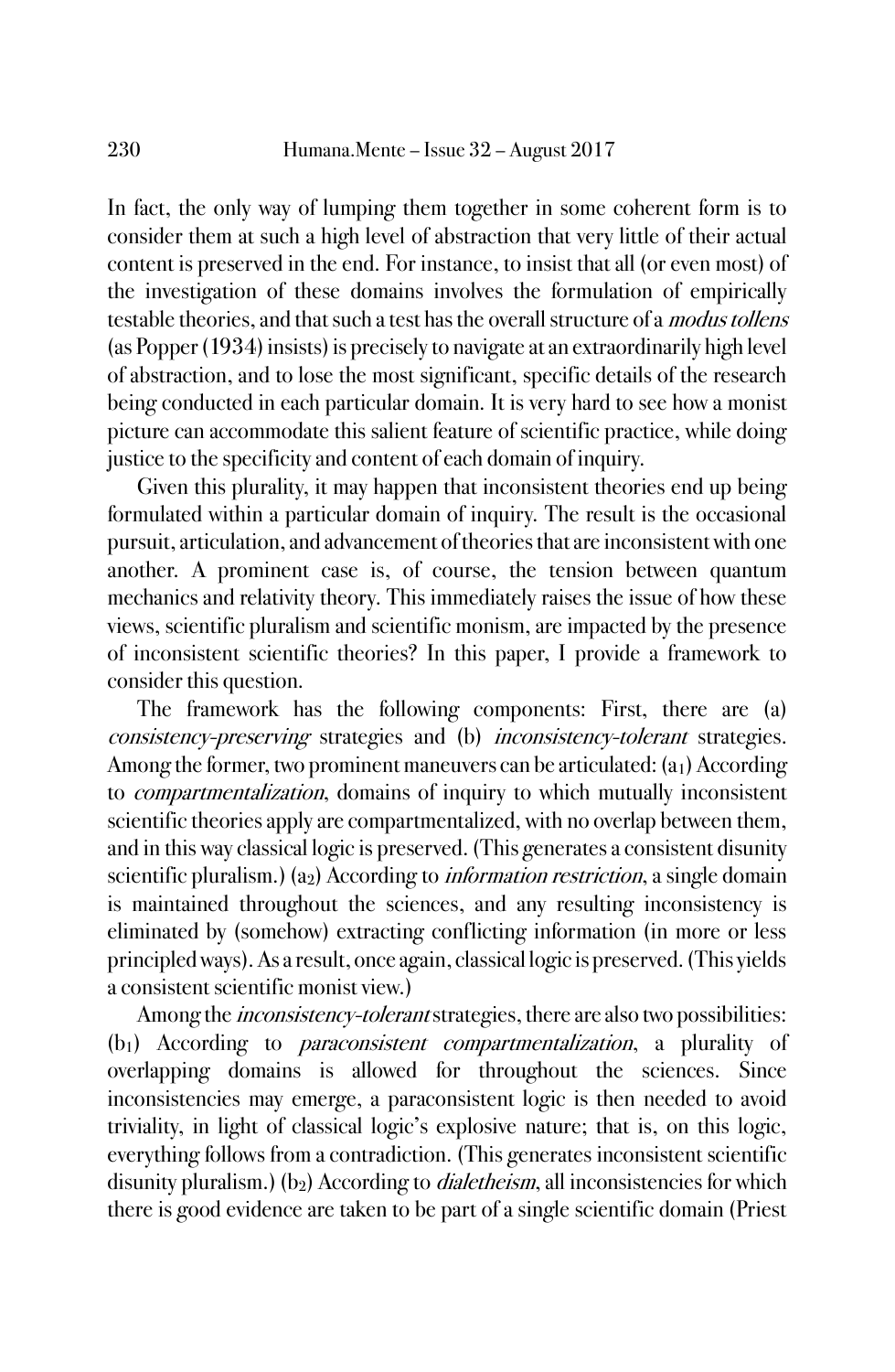2006*a* and 2006*b*). Once again, in light of the presence of inconsistencies, a paraconsistent logic is required. (This generates inconsistent scientific monism.) In what follows, I critically assess the adequacy of each of these four approaches.

# 2. Inconsistent Scientific Theories

When considering the issue regarding inconsistent scientific theories, four issues need to be addressed: (1) Are there, and can there be, such things as inconsistent scientific theories? (2) If so, how should they be accommodated? In particular, we should be able to understand the *styles of reasoning* involved in dealing with inconsistencies. (3) What are the sources of the inconsistencies? Do they emerge from empirical reasons, theoretical reasons, or by mistake? (4) Given the crucial role of mathematics in applications, how should we deal with inconsistent *applied* mathematical theories? What is the status of these theories? Which commitments (if any) do they bring?

It may be argued that there cannot to be inconsistent (scientific or mathematical) theories. Or, at least, if inconsistent scientific theories existed, they could not be accommodated by classical philosophical conceptions of science. On the *syntactic* approach to scientific theories, a theory is a set of sentences closed under logical consequence (for a through discussion and references, see Suppe (1977). If the logic is classical, an inconsistent theory would be identical with the set of sentences of the language. Triviality then emerges.

On the *semantic* approach to scientific theories, a theory is presented as a family of models (see, for instance, van Fraassen 1980 and 1989). If the logic is classical, an inconsistent theory would have no models. So, there would not be models of the theory in terms of which the theory could be presented. Again, there is no room for inconsistency here.

In response, it can be argued that if inconsistent scientific theories cannot be accommodated by classical philosophical conceptions of science, this just shows that these conceptions are inadequate. We should change these conceptions so that they are able to accommodate the data. But which data? It has been assumed that there are inconsistent scientific theories. But are there in fact any? (See Vickers (2013) for a critical response.) We typically do not have scientific theories that are internally inconsistent. At best, we may have cases of theories that are inconsistent with other theories. But, at this point, the issue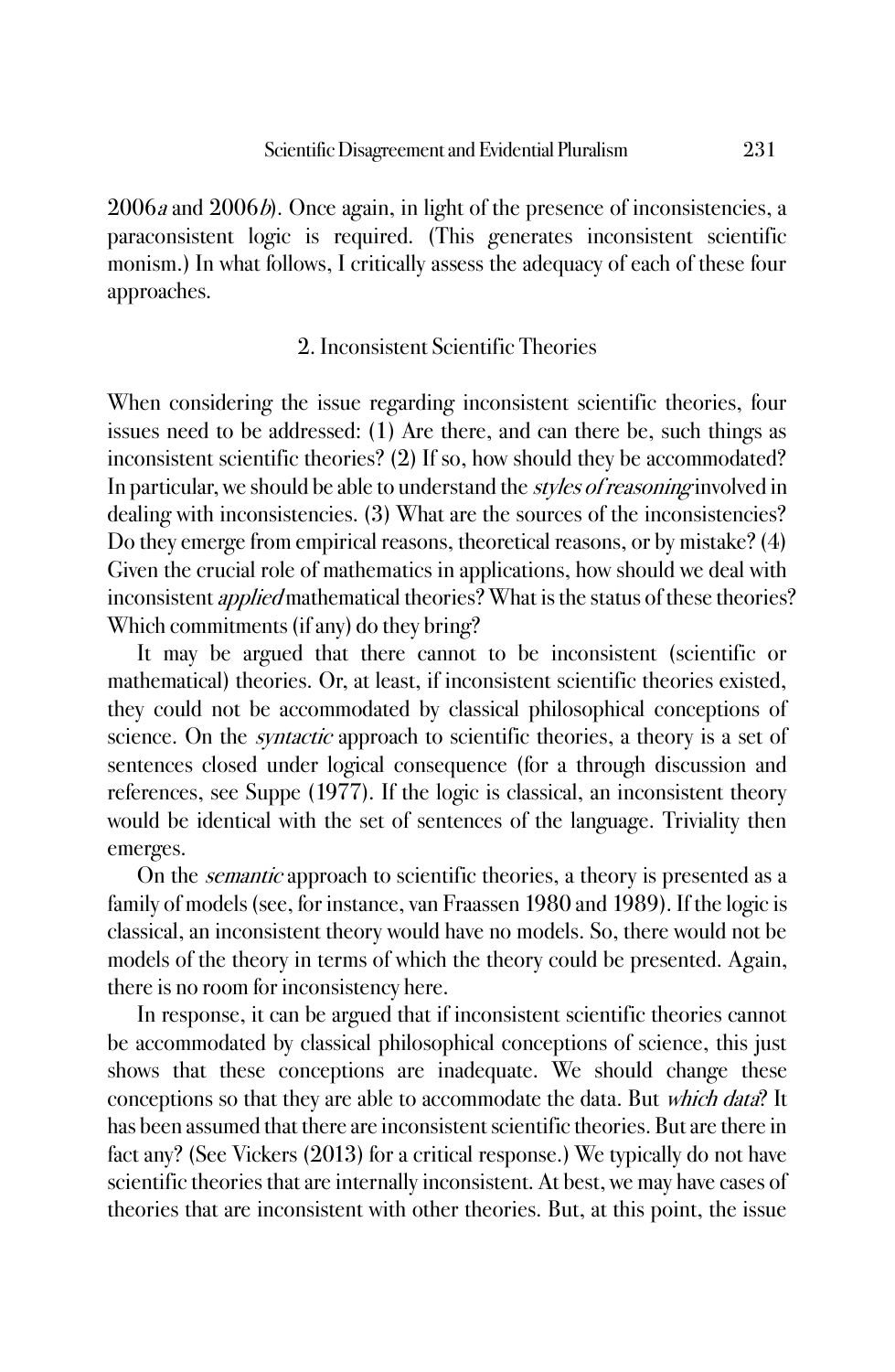becomes one of *theory choice*: which of the two theories is better supported by the evidence? Let us consider some well-known cases that have been suggested as providing support for inconsistent scientific theories.

# 3. Bohr's atomic model

In 1913, Niels Bohr advanced his celebrated atomic model: the planetary model of the atom. According to this model, an atom has a nucleus around which electrons orbit, similarly to the configuration of a planetary system. From the start, the concern emerged as to whether such a model would be stable or whether the electrons orbiting in the atom would eventually lose their energy and crash into the nucleus.

According to electrodynamics, the model is fundamentally unstable: the electrons would eventually collapse into the nucleus in a matter of seconds. Bohr was, of course, perfectly aware of this issue. In order to circumvent the difficulty, he introduced a postulate to the effect that the collapse would not happen:

Energy radiation (within the atom) is not emitted (or absorbed) in the continuous way assumed in the ordinary electrodynamics, but only during the passing of the systems between different "stationary" states (Bohr (1913), p. 874).

Of course, the matter here is not just to insist, in more or less *ad hoc* terms, that the system would remain stable. An effort was made to suggest a reason why the stability of the atom was not an issue. By invoking the notion of a "stationary" state, in which the continuous emission and absorption of energy radiation in the atom does not occur in the ordinary way described by electrodynamics, Bohr was able to insist that energy radiation takes place just between different "stationary" states.

In the end, electrodynamics *does* apply, but only *partially*, that is, when the systems pass through various "stationary" states. At the "stationary" states themselves, however, energy radiation within the atom is not emitted (or absorbed) in the usual electrodynamic way. In fact, electrodynamics does not apply to these states.

In light of these remarks, it could be argued that Bohr's atomic model, strictly speaking, does not constitute a case of an internally inconsistent model, but at best it provides an instance of an inconsistency between two theories (broadly construed): Bohr's model and electrodynamics. The issue then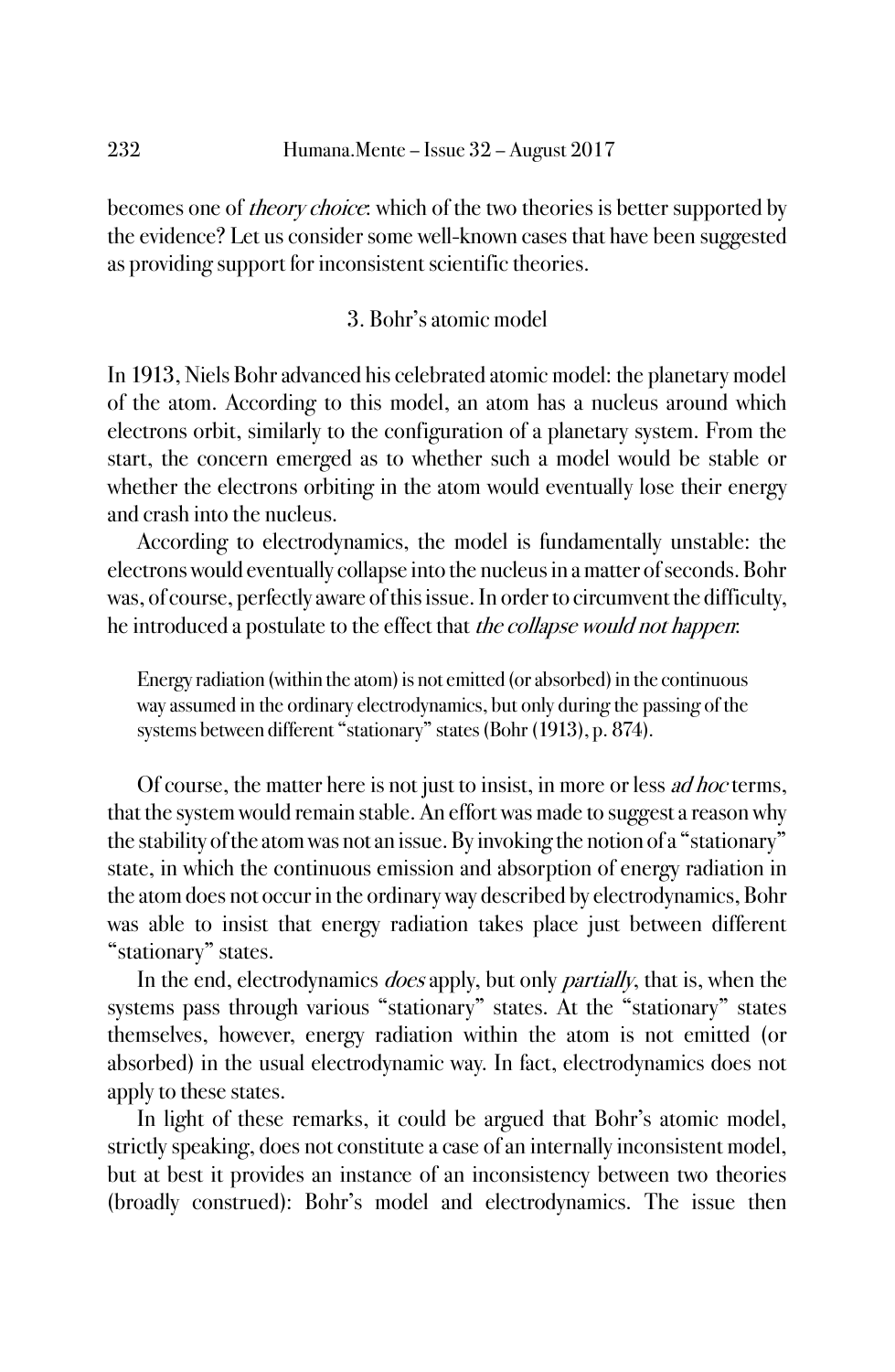becomes which of these theories should be preferred?

One may wonder whether the matter is really one of *theory choice*. Each of the two theories (or, more precisely, both electrodynamic theory and Bohr's model) had its own proper domain of application. Electrodynamics was unable to explain the wavelength of the hydrogen's line emission spectrum, which, in turn, was beautifully accounted for by Bohr's model. Moreover, Bohr does invoke electrodynamics to describe the shifts among different "stationary" states. Bohr's innovation was to *limit the domain of applicability* of electrodynamics, emphasizing that the theory does not describe the behavior of "stationary" states. Bohr's own model would account for that. In the end, we have here some division of explanatory labor.

Furthermore, Bohr's model is not internally inconsistent: it does not invoke any principle for which both its statement and its negation hold. In a sense, the model is not even inconsistent with electrodynamics; it just restricts the domain of application of that theory. If electrodynamics applied to the description of "stationary" states, Bohr's model would be inconsistent with it. After all, the two offer incompatible accounts of the stability of the atom. However, if electrodynamics *does not* apply to the domain where the two would diverge, and it does not according to Bohr's model, then the model will not be inconsistent with electrodynamic theory. After all, no inconsistency could be derived at this point.

In other words, it seems that the inconsistency between electrodynamics and Bohr's atomic model is only potential: had the application of the former not been restricted (thus leading to an unstable atomic structure), the theory and the model would be inconsistent with one another. As it turns out, however, in light of the way in which Bohr had set up his atomic model, the inconsistency apparently can be blocked (see also Vickers (2013), Chapter 3, for additional discussion).

#### 4. Dirac's Delta Function

Bohr's maneuver of specifying a suitable domain of application for his atomic model *vis-à-vis* electrodynamics is analogous to a move that can be made to block the inconsistency of another alleged inconsistent object: Paul Dirac's delta function. This is an "improper" function that Dirac (1958) employed to good effect in his work in the foundations of quantum mechanics in order to allow for the proper formulation of the position and momentum operators. It is a real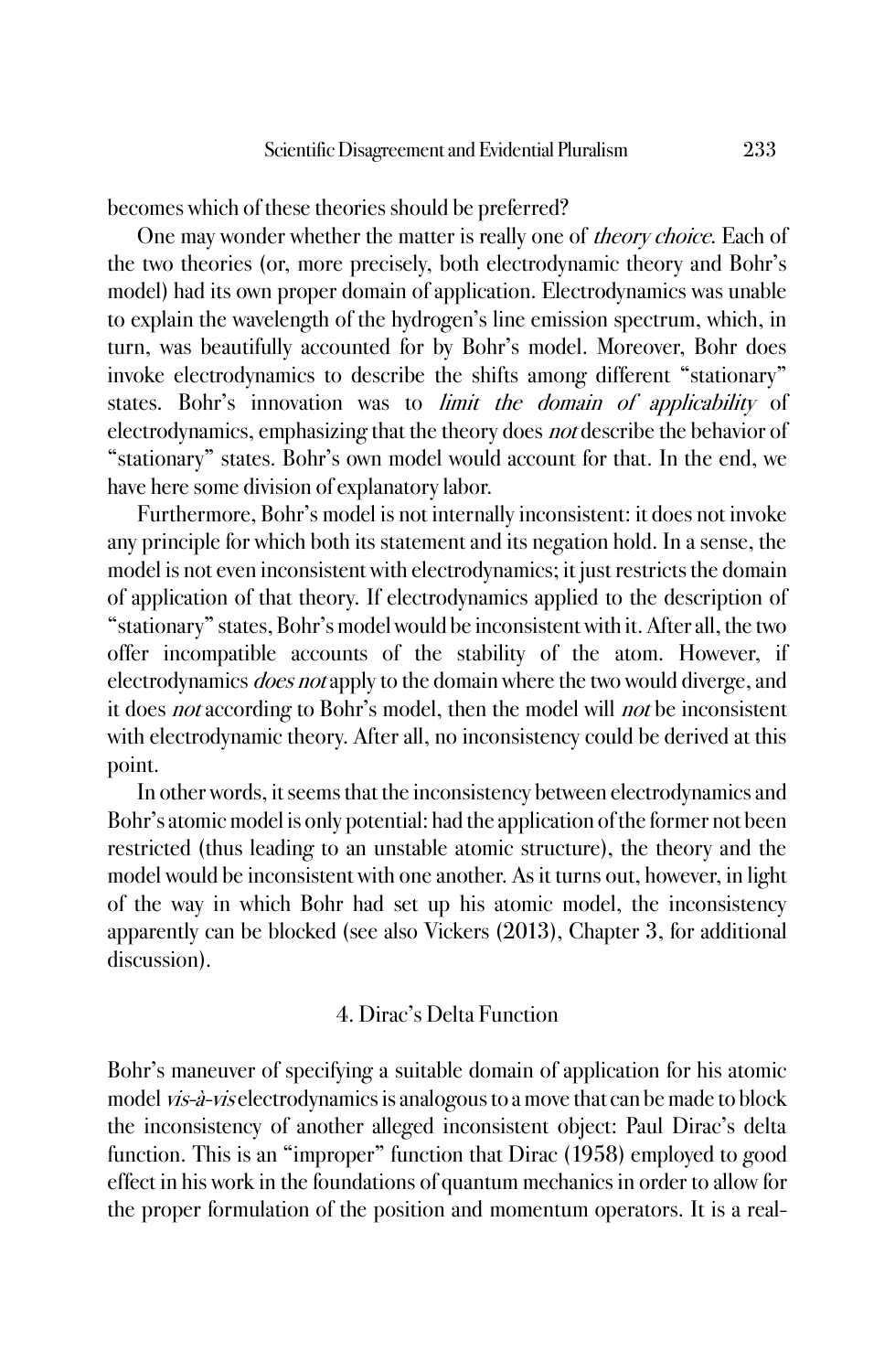valued function  $\delta(x)$  such that:

 $\int \delta(x) dx = 1$  $\delta(x) = 0$ , for  $x \neq 0$ .

One can think of it as a function that has value 0 throughout the real numbers, with the exception of an arbitrarily small domain around the origin; in that domain, the function's value is so large that the integral over the domain is 1. In Dirac's own words:

To get a picture of  $\delta(x)$ , take a function of the real variable x which vanishes everywhere except inside a small domain, of length  $\varepsilon$  say, surrounding the origin  $x = 0$ , and which is so large inside this domain that its integral over this domain is unity (Dirac (1958), p. 58).

The concern is that the delta function seems to violate a well-known result in analysis to the effect that any real-valued function whose value is 0 throughout its domain except for a single point has total integral also 0. Dirac was well aware that some care was needed when dealing with the delta function to prevent inconsistencies from emerging. As he insisted:

 $\delta(x)$  is not a quantity which can be generally used in mathematical analysis like an ordinary function, but its use must be confined to certain simple types of expression for which it is obvious that no inconsistency can arise (Dirac (1958), p. 58).

The "types of expression" Dirac is considering here are integrals. As long as the function is used within an integral, the potential difficulties will not emerge. This results from a crucial property of the delta function:

 $\int f(x) \, \delta(x) dx = f(0)$ ,

where  $f(x)$  is any continuous function of x. In light of this property, it is not difficult to understand why the delta function has the features it has. Dirac is very clear about this point:

We can easily see the validity of this equation from the above picture of  $\delta(x)$ .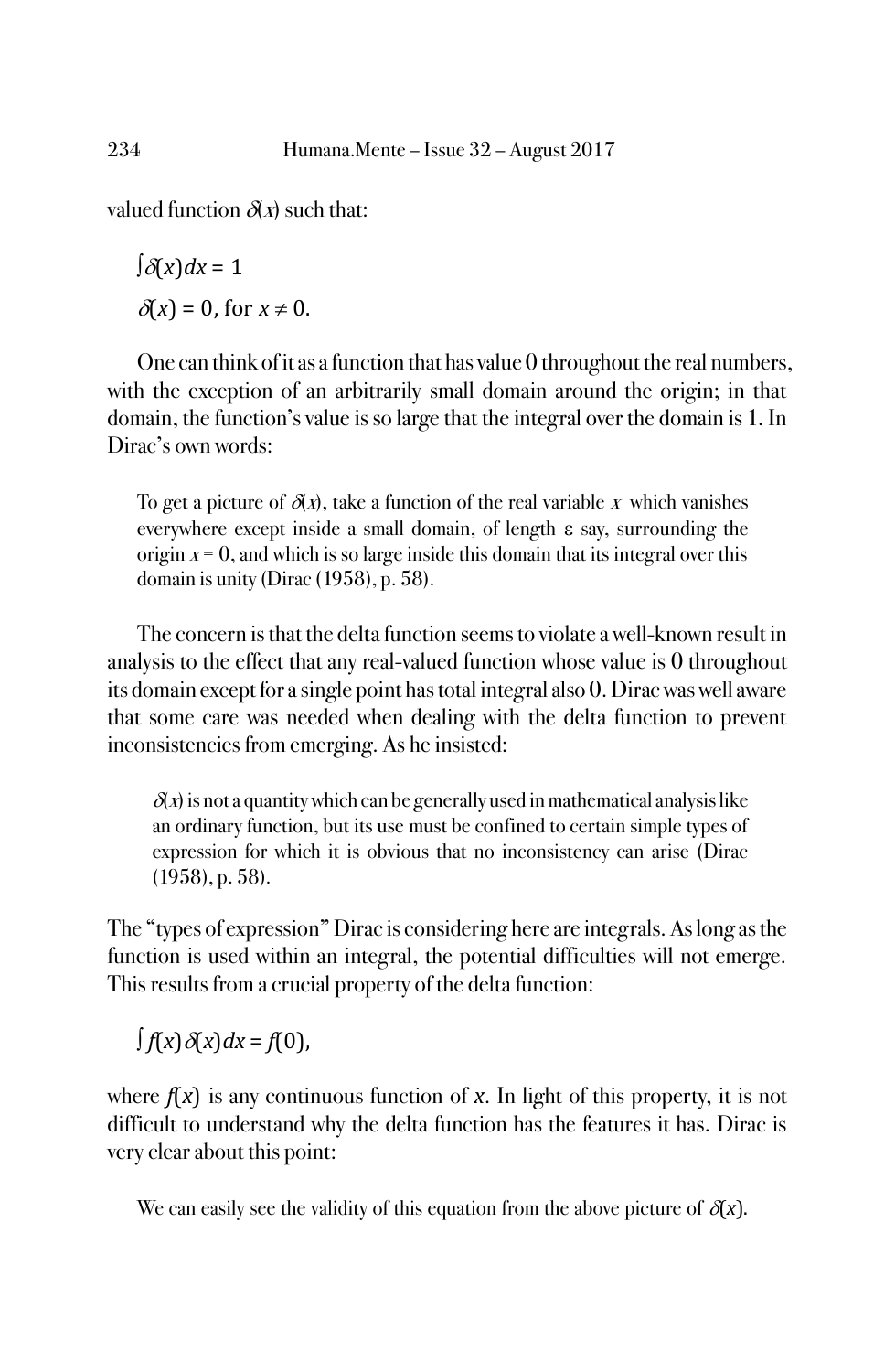The left-hand side of (the equation above) can depend only on the values of *f(x)* very close to the origin, so that we may replace  $f(x)$  by its value at the origin, *f*(0), without essential error (Dirac (1958), p. 59).

The result is that a suitable elimination condition for the delta function is then devised. In this way, the function can be dispensed with as long as it is used under the proper conditions. Similarly to what goes on with Bohr's atomic model, in which domain specification played a key role, the decisive feature to ensure the reliability of the delta function is the specification of the proper domain in which it can be used: inside integrals (for additional discussion and references, see Bueno (2005).

### 5. The Early Differential and Integral Calculus: Infinitesimals

The early formulation of the differential and integral calculus in terms of infinitesimals offers an additional case of a potentially inconsistent theory. Infinitesimals are positive numbers that are smaller than any number. They were very useful in the original articulation of the calculus. But due to their potentially inconsistent behavior, it is not surprising that their introduction has been controversial from the start. Even Leibniz, who introduced them, considered infinitesimals to be just "useful fictions" (Leibniz 1716): entities introduced for heuristic purposes and eventually eliminated (see Bueno (2007) for additional discussion).

Infinitesimals can be put to some quite useful work in derivations (see Colyvan 2008). Consider, for instance, the differentiation of a polynomial of the form:  $f(x) = ax^2 + bx + c$ . We have, by definition, of differentiation (with ' $\delta$ ' taken as an infinitesimal):

(Diff.) 
$$
f'(x) = \frac{f(x+\delta) - f(x)}{\delta}
$$

By applying (Diff.) to the polynomial fabove, we obtain:

$$
f'(x) = \frac{a(x + \delta)^2 + b(x + \delta) + c - (ax^2 + bx + c)}{\delta}
$$

And *via* simple algebraic transformations, we then derive: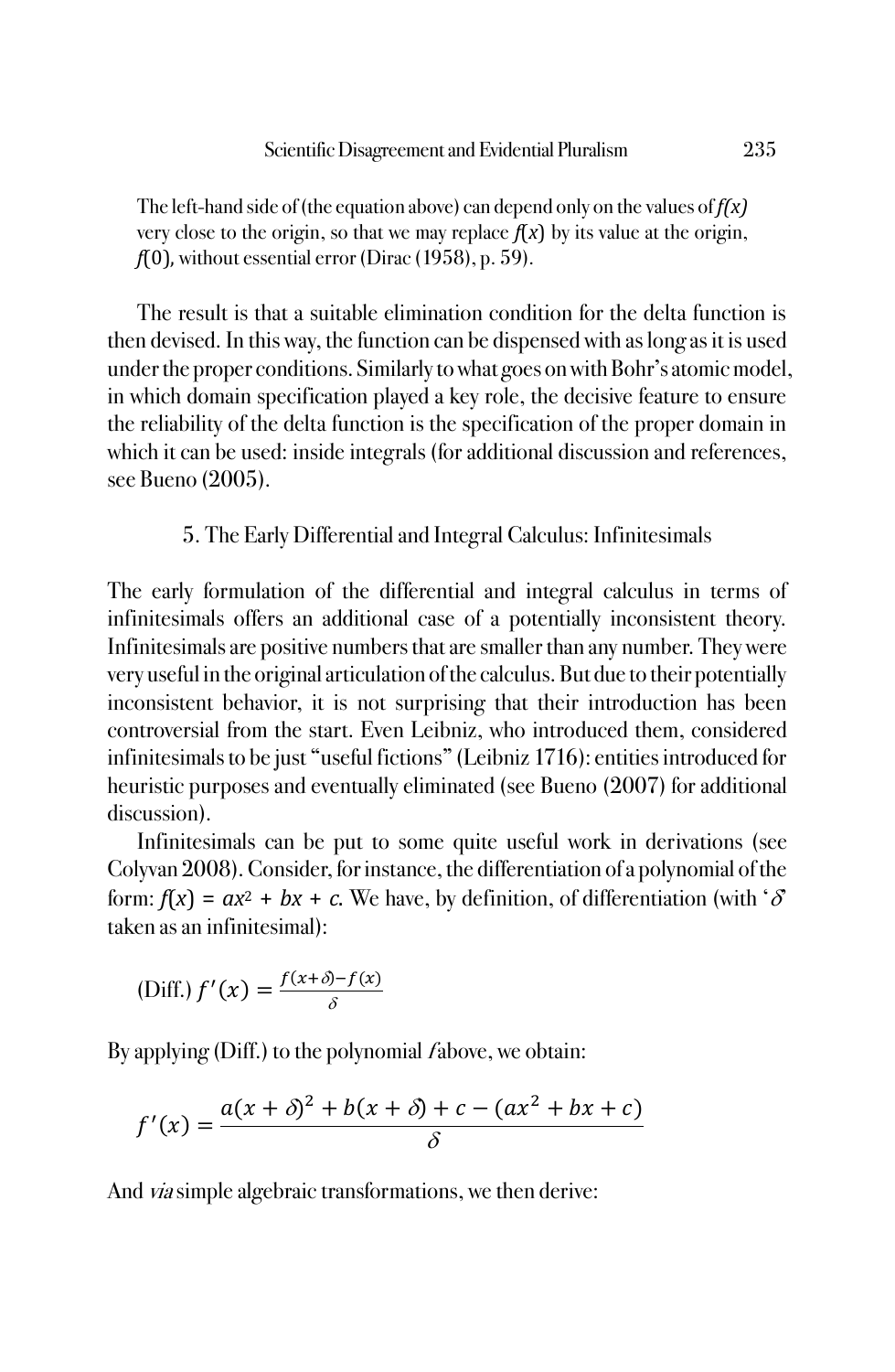236 Humana.Mente – Issue 32 – August 2017

$$
f'(x) = \frac{2ax\delta + \delta^2 + b\delta}{\delta}
$$

Now, since the infinitesimal  $\delta$  is strictly positive, we can divide by it. Thus, we obtain:

$$
f'(x) = 2ax + b + \delta
$$

However, given that the value of  $\delta$  is arbitrarily small, it can be taken to be zero. As a result, we get:

 $f'(x) = 2ax + b$ 

And this is, precisely, the correct result!

So, in the same derivation, the infinitesimal was taken to be both different from zero and not different from zero, which is not consistent. Given how delicate such a kind of reasoning is, it is not surprising that Bishop Berkeley was so deeply puzzled by it in the Analyst (Berkeley 1734). Berkeley insisted that the case was hopeless, and in the Analyst bitterly complained against the introduction of infinitesimals precisely on these grounds. (For a contemporary response by paraconsistent logicians, see, for instance, Carnielli and Coniglio (2013).)

Clearly, some care is needed here. If an infinitesimal  $\delta$  can be taken as zero in some contexts, we could have that:

$$
1 \ge \delta = 2 \ge \delta
$$

And if we assume that  $\delta$  is non-zero, we could then divide by  $\delta$ , and "establish" that:

 $1= 2$  (!).

Thus, there is no doubt that some rules are needed to manipulate infinitesimals in order to avoid triviality.

When Leibniz introduced, in 1684, the differential calculus in his *Nova* Methodus, he formulated the concept of differential without mentioning infinitesimals (for detailed discussions, see Bell (2005) and (2014), which I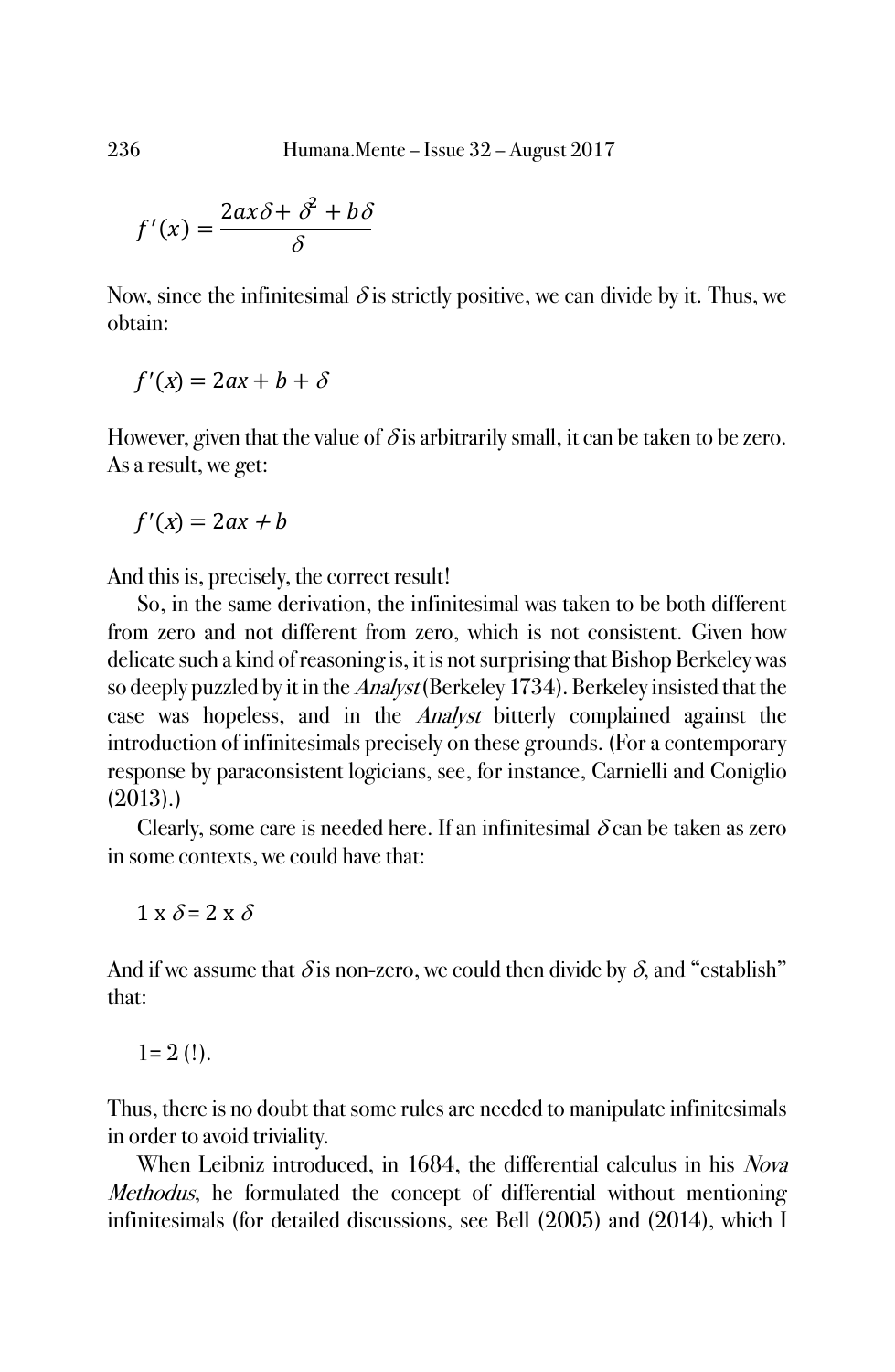follow here). In this way, he could try to avoid, at least in principle, foundational worries associated with these objects. His strategy was to devise explicit rules of differentiation, and implement what can be considered an "algebraic" approach to the subject. Interestingly enough, he never offered a proof of the rules, although in order to obtain these rules and eventually establish their validity, it is very likely that infinitesimals would have been invoked. The rules are:

| $da =$           | 0, where $a$ is a constant;                 |
|------------------|---------------------------------------------|
| $d(ax) =$        | <i>a dx</i> , where <i>a</i> is a constant; |
| $d(x + y - z) =$ | $dx + dy - dz$                              |
| $d(xy) =$        | $x dy + y dx$                               |
| $d(x/y) =$       | $x dy - y dx$                               |
|                  | $v^2$                                       |
| $d(x^p) =$       | $px^{p-1}dx$ , also for fractional p.       |

These are, of course, precisely the familiar rules for the derivative, and it is striking that Leibniz managed to obtain them operating in a context that may have included inconsistencies (to the extent that infinitesimals were involved).

On the surface, the rules may seem to be entirely infinitesimal-free. But it turns out that infinitesimals were still presupposed, given the particular interpretation of the formalism offered by Leibniz in terms of suitable curves. In fact, if a curve is determined by the variables x and y, then Leibniz took  $dx$  and  $dy$  to be infinitesimal differences, or differentials, between the values x and y. In this case,  $dx/dy$  was taken as the ratio of the two, and for Leibniz this is the slope of the curve at the corresponding point. Moreover, Leibniz's definition of tangent uses infinitely small distances, which, once again, also presupposes infinitesimals (see Bell 2005 and 2014). However, in the end, by thinking about potentially inconsistent objects, Leibniz was eventually able not only to devise the correct rules for the differential calculus, but also to formulate them in a way that would, in principle, allow him to (attempt to) dispense with infinitesimals altogether.

He was not alone in invoking these objects and eventually trying to dispense with them. In Section I of Book I of the *Principia*, Newton considers the status of quantities that differ by an infinitesimal; interestingly, he notes, they are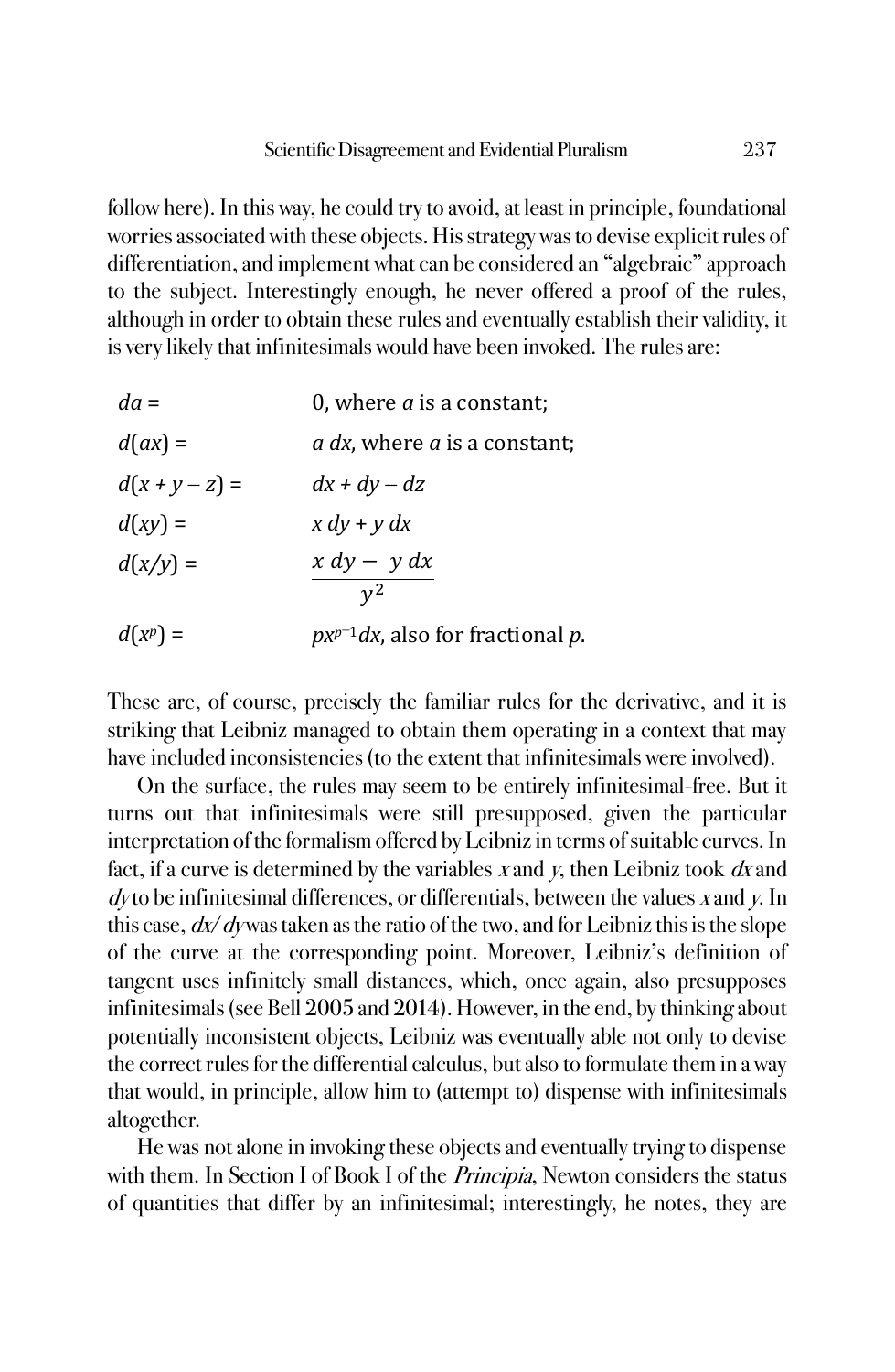ultimately the same. (How can quantities that differ by anything, even an infinitesimal, be the same is, obviously, a delicate matter.) As he points out:

Quantities, and the ratios of quantities, which in any finite time converge continually to equality, and before the end of that time approach nearer to each other than by any given difference, become ultimately equal (Newton (1687/1729), p. 42, Book I, Section I, Lemma I).

Of course, there is a dynamical feature in this description. The quantities are converging and their rate of change is being considered: it is only in the long run that they become "ultimately equal". But do they ever become the same? This is less clear. For the quantities to become equal, they need to be reified and considered not as varying, converging things. They need to be static objects. But static objects do not converge. However one considers the matter, the status of the quantities in question is rather delicate, to say the least.

Later on, aware of the complexities and difficulties involved with the introduction of infinitesimals, Newton indicates the importance of dispensing with such objects:

For demonstrations are shorter by the method of indivisibles; but because the hypothesis of indivisibles seems somewhat harsh, and therefore that method is reckoned less geometrical, I chose rather to reduce the demonstrations of the following propositions to the first and last sums and ratios of nascent and evanescent quantities, that is to the limits of those sums and ratios, and so to premise, as short as I could, the demonstration of those limits (Newton (1687/1729), p. 54, Book I, Section I, Scholium).

Thus, similarly to Leibniz, Newton was also careful to devise a strategy to avoid troublesome infinitesimals.

Among the three cases considered so far, namely, Bohr's atomic model, Dirac's delta function, and Leibniz's and Newton's early formulation of the calculus, due to the use of infinitesimals, it seems that it is the early calculus that provides the strongest case for the presence of inconsistency in science (or, more precisely, for the presence of inconsistency in a mathematical theory used in science).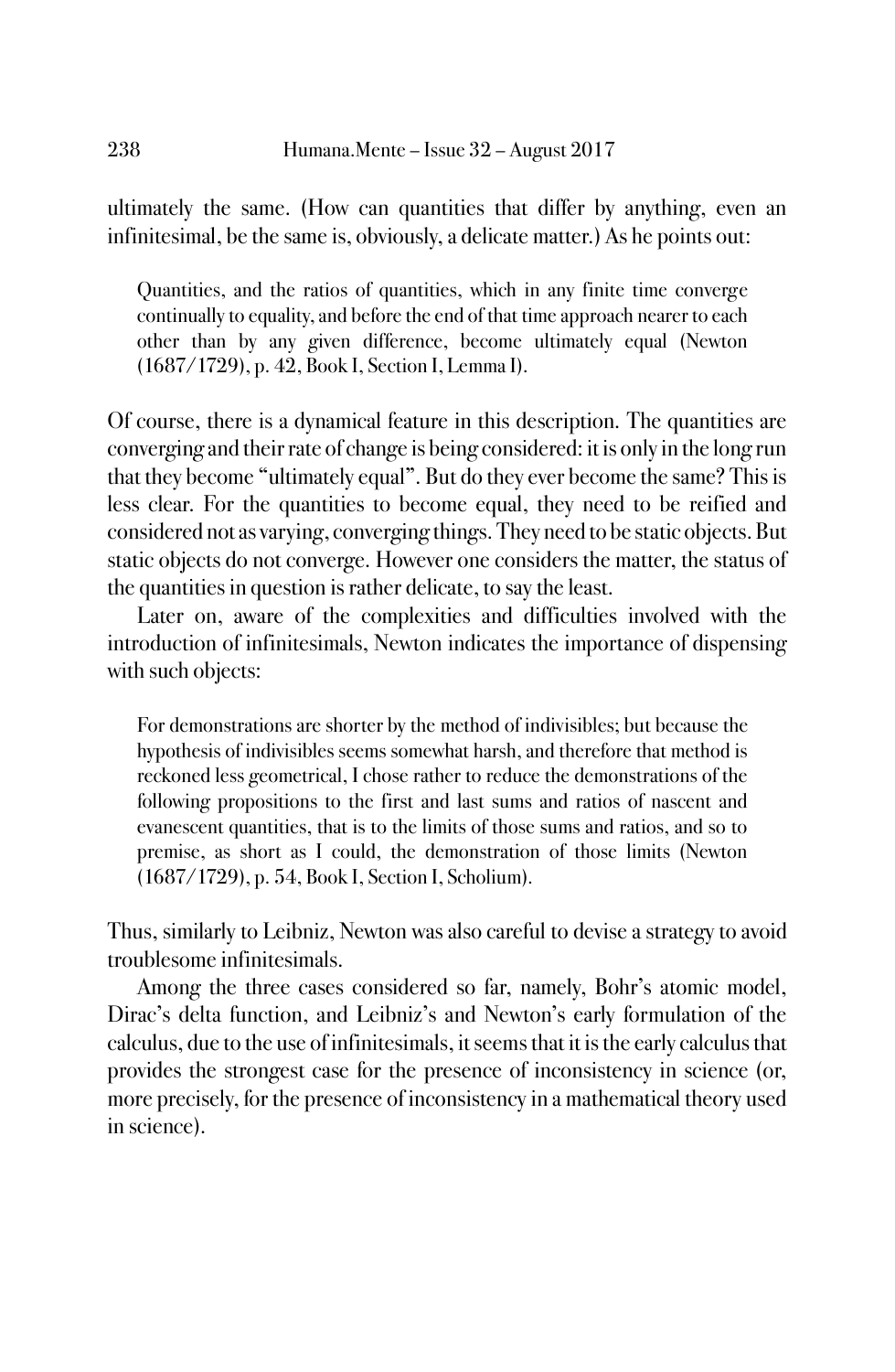### 6. Accommodating Inconsistent Theories

It is controversial that the cases discussed above do involved inconsistencies. Peter Vickers, in particular, has challenged that any of the alleged cases of inconsistency in science are in fact so. On his view:

We have seen that the number of significant inconsistencies which exist in real science is far less than has often been suggested. The main examples of significant inconsistencies in this thesis are the later Bohr theory of the atom, Newtonian cosmology, and (to a lesser extent) the early calculus and Kirchhoff's theory of diffraction. But in each of these cases it is clear that scientists don't avoid the conflict by changing their logic. As the case studies have shown, classical deductive logic is used. Nor does it seem plausible that scientists should handle these cases by changing their logic. All that might be said is that these cases can be reconstructed by changing the logic, but it is hard to see what understanding might be gained by such a reconstruction (Vickers (2013), p. 238).

So, even if it turned out that there were cases of inconsistency in the sciences, the strategy to accommodate them, according to Vickers, would not involve changing the logic.

Why would a change of logic be considered a plausible response to the presence of inconsistency in science? The concern, of course, is that if the underlying logic were classical, in the presence of an inconsistency, the result would be triviality: everything would follow. One of the purposes of conducting inquiry is precisely to determine for which items there is good evidence and for which items this is not the case. However, if everything follows from whatever assumptions one may start from (due to an inconsistency), it is not possible to make such a determination. For any given item, one would both have evidence for it and would not have evidence for it. After all, it would follow from the assumptions in question that there is such evidence. It would also follow that there isn't. The result, of course, is triviality.

How can such triviality be resisted? As is well known, in a paraconsistent logic, not everything follows from a contradiction. Thus, classical logic's principle of explosion (according to which contradictions entail everything) does not hold (for details, see da Costa, Krause, and Bueno 2007). In this context, by changing the underlying logic, from classical to a paraconsistent, it is possible to block the triviality that emerges from the presence of inconsistency.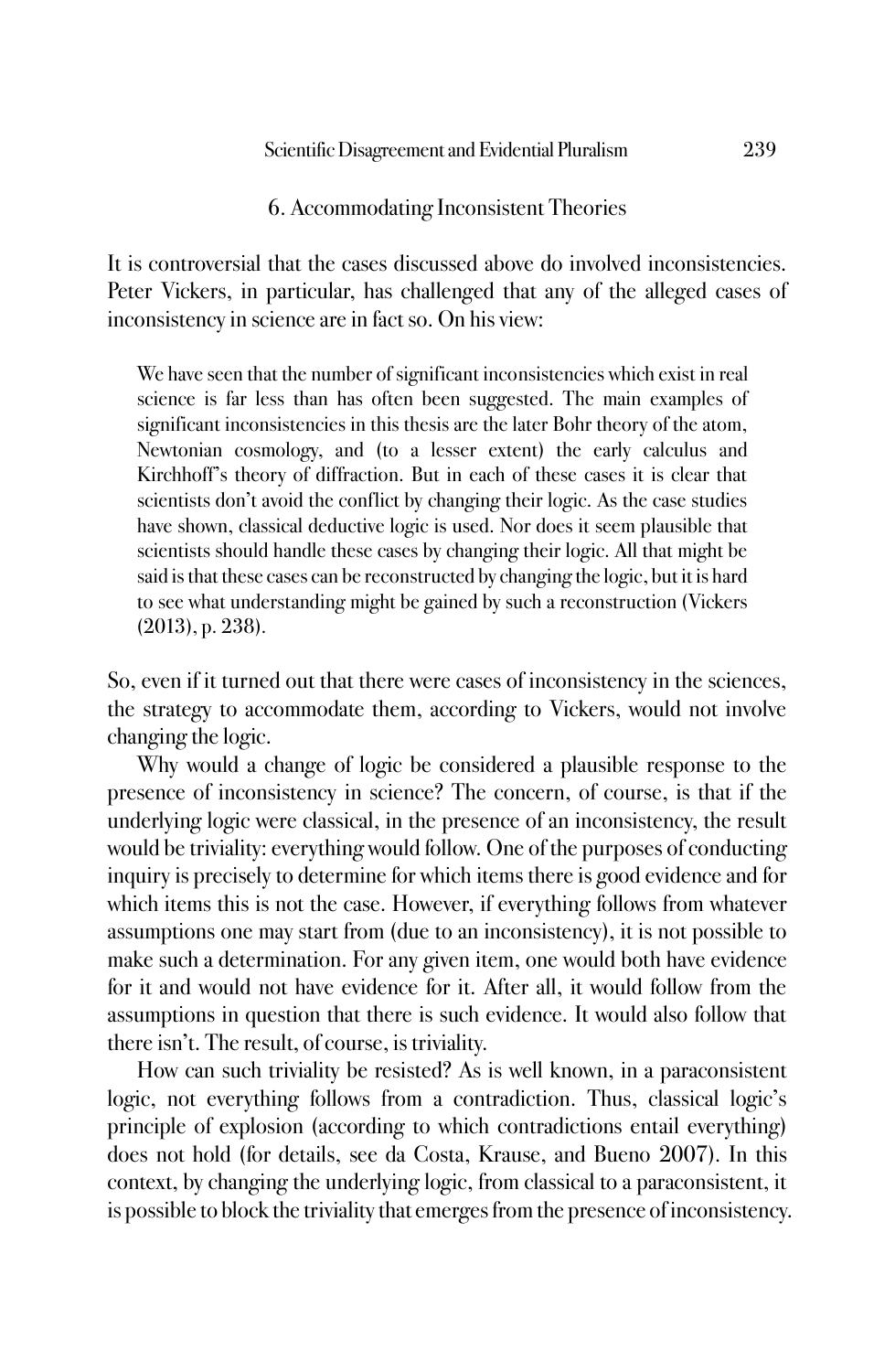One could then explore the domain of the inconsistent, by reasoning about its various aspects in order to determine which pieces of information should be retained and which pieces eliminated so that consistency can be restored.

But any change of underlying logic from classical to paraconsistent does constitute a move away from scientific practice. To the extent that there is an underlying logic in scientific practice, that logic is typically classical. If the goal is to understand relevant features of that practice, it is unclear how a change in logic would contribute to that task. Such a change ultimately amounts to the production of a different scientific practice, governed by a different logic (again, to the extent that there is an underlying logic in the practice of science to begin with). In this respect, Vickers' complain above regarding the sort of understanding that would emerge from a change of logic does have a point. One needs to find something within scientific practice to properly accommodate the issue.

But if there are inconsistent theories in science, how can they be accommodated? Let me briefly suggest four possible strategies. (a) First, there are *consistency-preserving strategies*: these strategies reject the acceptability of inconsistent scientific theories. Since classical logic is assumed, there cannot be such theories, even in principle, for logical disaster would then ensue.

Two strategies are then implemented in the attempt to secure consistency:

(a1) The first is compartmentalization: classical logic is maintained, and the domains of inquiry, to which scientific theories that are inconsistent with one another apply, are compartmentalized so that there is no overlap among them. This generates a consistent disunity pluralist view, given that the various domains do not overlap and no attempt is made to unify them. Given the lack of overlap among the different domains, consistency emerges.

(a2) The second consistency-preserving strategy is information restriction: classical logic is also maintained, and a single domain is kept throughout. In order to eliminate inconsistencies, conflicting pieces of information are (somehow) jettisoned and extracted. This yields a consistent monist view, given that a single domain is posited and consistency is maintained by the elimination of contradictory bits of information.

(b) But, second, there are also inconsistency-tolerant strategies. These strategies recognize the possibility of inconsistent scientific theories. Since inconsistencies are tolerated, some paraconsistent logic needs to be invoked.

Two strategies are then implemented.  $(b_1)$  The first is *paraconsistent* compartmentalization: there are inconsistent but non-trivial scientific theories,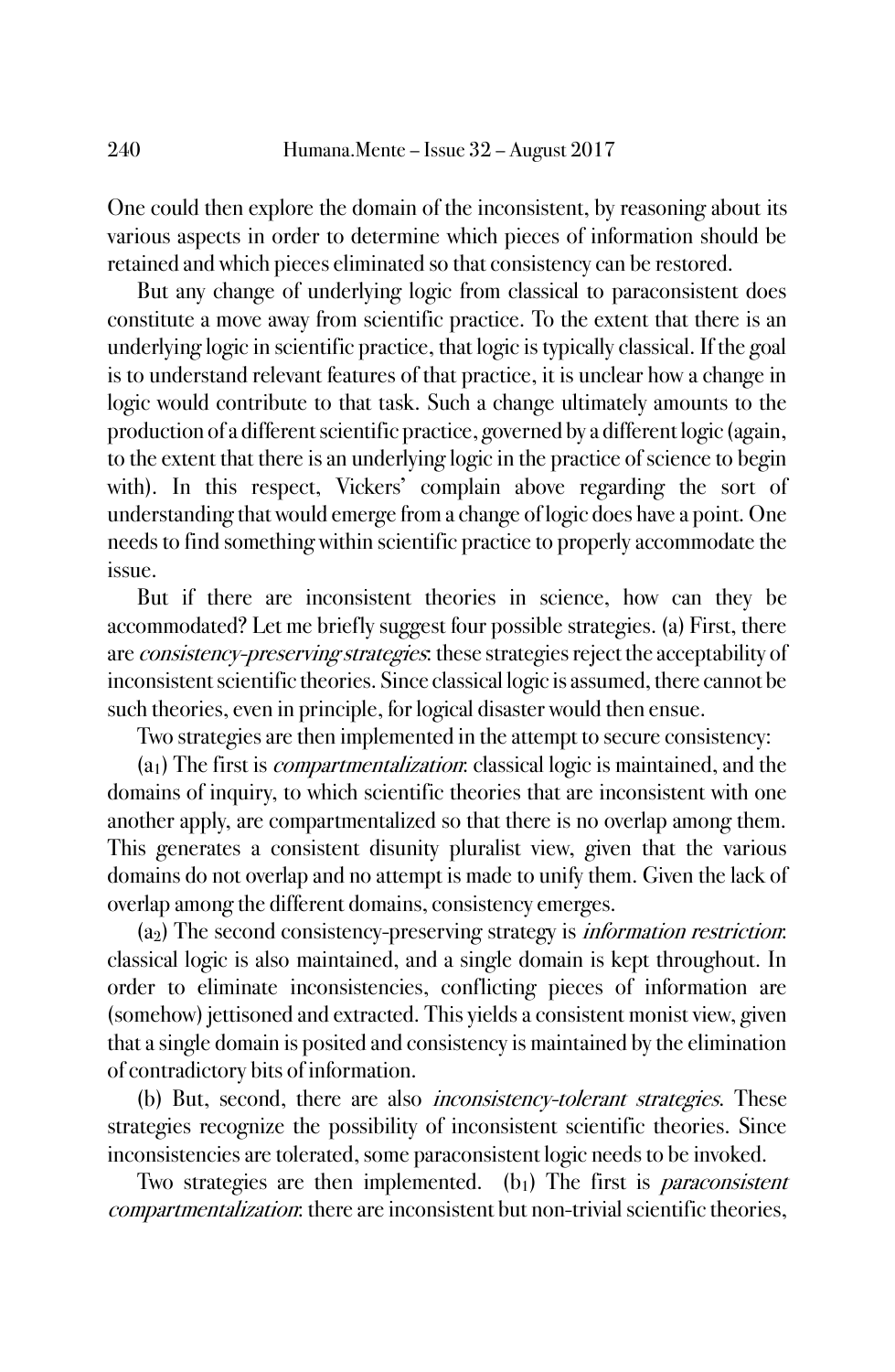given that a paraconsistent logic is assumed. Since a plurality of overlapping inconsistent domains is allowed for, this generates inconsistent disunity pluralism.

 $(b<sub>2</sub>)$  The second inconsistency-tolerant strategy is *dialetheism*, according to which some contradictions are true (Priest  $2006a$  and  $2006b$ ). A paraconsistent logic is adopted, and all inconsistencies for which there is good evidence are taken to be part of a single scientific domain. This yields inconsistent monism.

As it turns out, however, all of these strategies to accommodate inconsistent theories face difficulties. I will consider them in turn.

(a) As opposed to the consistency-preserving strategies, some of the data from scientific practice seem to support the existence of inconsistent scientific theories. As noted above, infinitesimals do seem to have inconsistent properties. And consistent versions of theories invoking infinitesimals, for instance, in terms of nonstandard analysis (Robinson 1974), do not properly capture the original formulation of the theory (for instance, the simplicity of the original infinitesimals is lost). Moreover, as is well known, quantum mechanics and relativity theory are mutually inconsistent. The fact that two of the major theories of physics are not consistent with one another provides good reason to take seriously inconsistency in the sciences.

 $(a<sub>1</sub>)$  Contra compartmentalization, crucial information may be lost when the compartmentalization is implemented. Some contexts may require information in overlapping domains. For instance, what happens to quantum particles when they are subjected to huge gravitational fields? Furthermore, compartmentalization can be *ad hoc* if it is devised just to avoid inconsistencies without also providing some independent motivation. Crucial information may be lost in this way.

There is, however, one benefit: compartmentalization may lead to pluralism given that it allows for various domains, and that is a significant feature of contemporary sciences.

 $(a<sub>2</sub>)$  As opposed to *information restriction*, once again, crucial information may be lost when some bits of information are extracted to preserve consistency. The extraction can also be *ad hoc*. If it is implemented just to avoid inconsistency and with no independent motivation, its epistemic value is limited in light of the cost of information loss. Moreover, sometimes the only way to obtain new information is to explore theories inconsistent with accepted ones. Consider what Galileo did in light of the accepted Aristotelian theory of his time: he was advancing theories that were in direct conflict with what was accepted at the time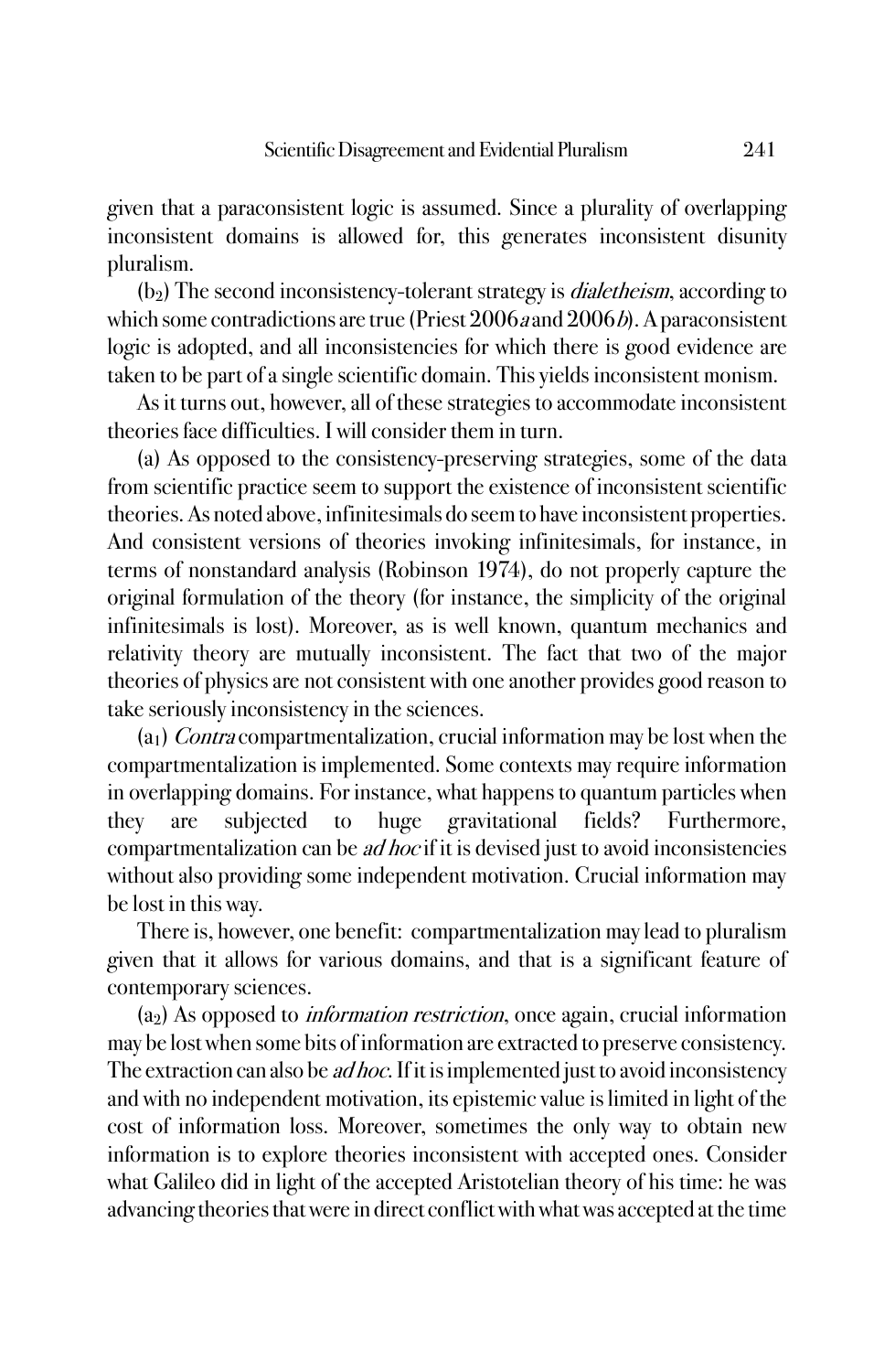(see Feyerabend, 1993). Thus, strategies that involve information restriction can be highly ineffective. This strategy can also lead to a form of monism, with a single consistent domain, which in fact conflicts with the practice of contemporary sciences.

(b) But there are also significant costs associated with inconsistency-tolerant moves.  $(b_1)$  Paraconsistent compartmentalization ultimately generates a form of anachronism. There was no paraconsistent logic available in the 17th century during the development of the calculus. At best, we have a framework to represent an artificial reconstruction of the reasoning invoked with the introduction of infinitesimals. The actual reasoning needs to be left behind. Moreover, the underlying logic is hardly ever made explicit in scientific practice, which results in a highly idealized strategy.

There is one benefit, however: this strategy allows for a plurality of overlapping domains, and this pluralism jibes well with contemporary sciences.

 $(b<sub>2</sub>)$  *Contra dialetheism*, it is unclear that scientific theories have ever been embraced on the grounds that they yield true contradictions. Nowhere in scientific practice is this strategy in fact implemented. Moreover, this would lead to a monist view, which also does not mesh well with the facts about scientific practice. Furthermore, dialetheism is ultimately not needed. A paraconsistent strategy would allow one to explore inconsistent information that may emerge from scientific theories without triviality, with no need to arbitrarily eliminate some bits of information, and without the commitment to true contradictions. This, in principle, provides a possible middle ground. However, the paraconsistent strategy still faces the difficulties raised above.

Perhaps by taking seriously some of the relevant details of scientific practice an alternative framework to make sense of inconsistent scientific theories could be suggested. The idea is to adopt two complementary strategies, both of which are extensively invoked in scientific practice and illustrated in the case studies above, namely, *dispensability* and *domain restriction*. In light of inconsistencies, one could restrict the relevant domain to avoid inconsistency, but maximizing the amount of consistent information available and ultimately dispensing with the inconsistent objects.

In the case of infinitesimals, as noted above, they are ultimately dispensable (both Leibniz and Newton suggested ways of dispensing with them). In the case of Bohr's atomic model, we found the use of domain restriction to avoid inconsistency. Finally, in the case of the delta function, both domain restriction and dispensability were employed. Perhaps by skillfully combining these moves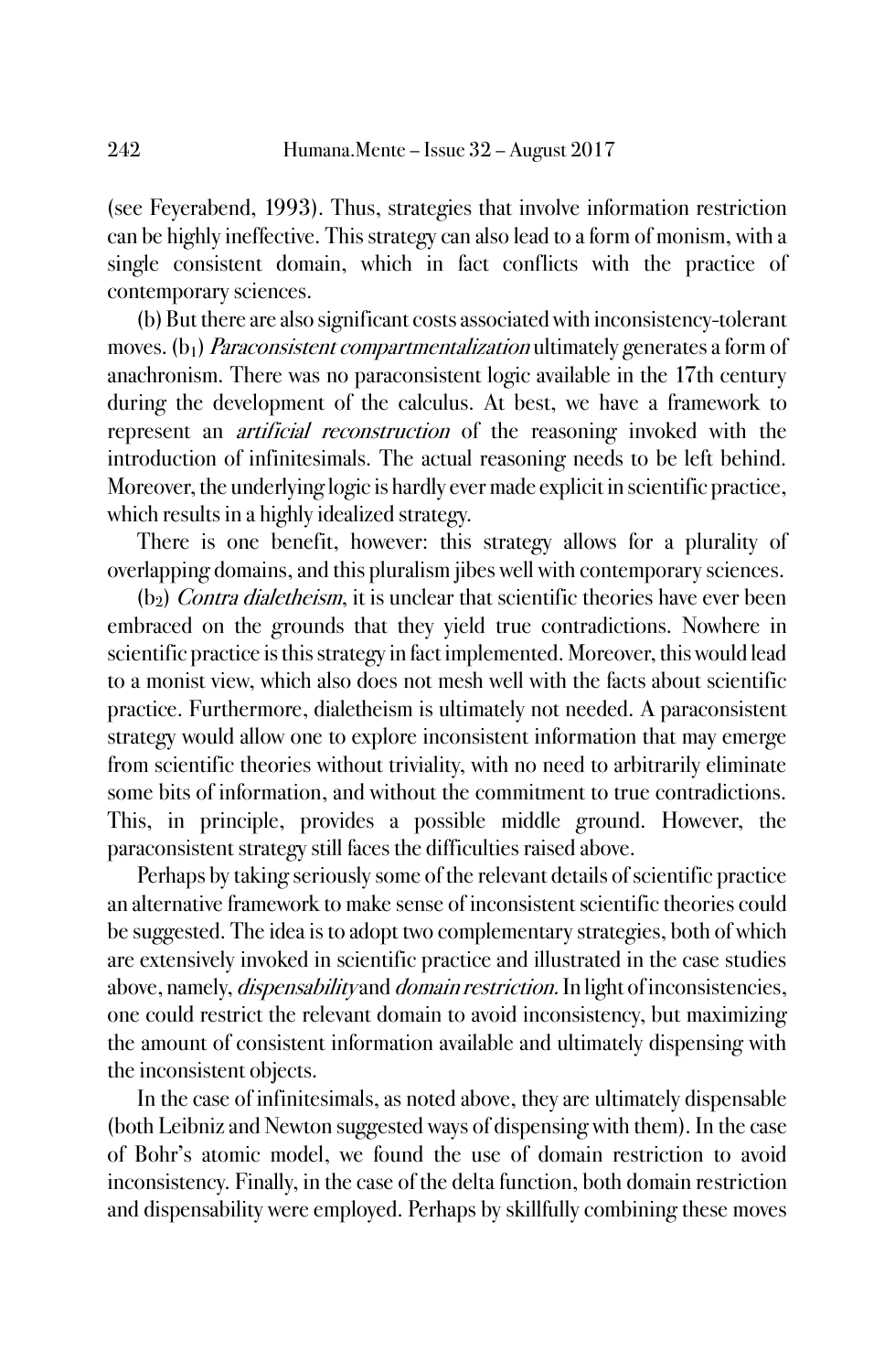a more effective way of dealing with inconsistency in sciences could be implemented?

#### 7. Conclusion

Of course, more work is required in the attempt to make sense of those cases in which inconsistencies emerge in the sciences. On the one hand, formal approaches are clear and tractable, but they add an extra layer of structure that is not part of scientific practice. On the other hand, informal approaches, despite being closer to the practice, can be just as confusing and unclear as certain traits of the practice itself. The challenge here is to find the proper balance, and an illuminating account of which features in the practice allow one to deal with inconsistencies in a proper way.

#### ACKNOWLEDGMENTS

My thanks go to Diderik Batens, Bryson Brown, Newton da Costa, Steven French, Michele Friend, Luis Estrada Gonzalez, María Martínez, Joke Meheus, Graham Priest, and Peter Vickers for helpful discussions on the issues examined in this paper.

#### **REFERENCES**

- Bell, J.L. (2005) The Continuous and the Infinitesimal in Mathematics and Philosophy. Milan: Polimetrica.
- Bell, J.L. (2014) Continuity and Infinitesimals, in Zalta, E.N. (ed.), The Stanford Encyclopedia of Philosophy (Winter 2014 Edition). URL = <https://plato.stanford.edu/archives/win2014/entries/continuity/>
- Berkeley, G. (1734) The Analyst; or, a Discourse Addressed to an Infidel Mathematician. London: Strand.
- Bohr, N. (1913) On the Constitution of Atoms and Molecules, *Philosophical Magazine 26*, pp. 1-25, 476-502, 857-875.
- Bueno, O. (2005) Dirac and the Dispensability of Mathematics, *Studies in History and* Philosophy of Modern Physics 36, pp. 465-490.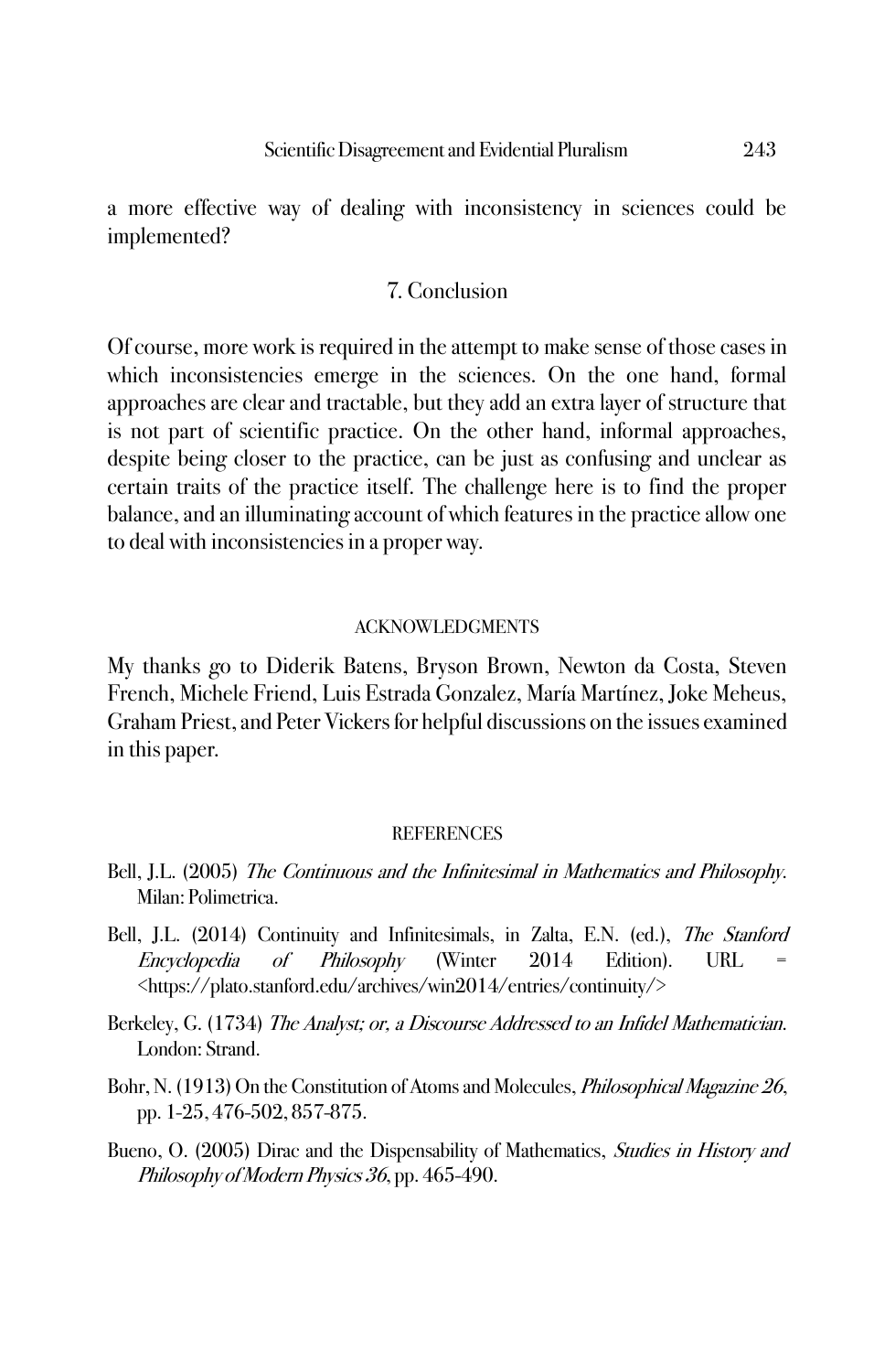- Bueno, O. (2007) Incommensurability in Mathematics, in Van Kerkhove and Van Bendegem (eds.)(2007), pp. 83-105.
- Carnielli, W., and Coniglio, M. (2013) On Discourses Addressed by Infidel Logicians, in Tanaka et al. (eds.) (2013), pp. 27-41.
- Colyvan, M. (2008) Who's Afraid of Inconsistent Mathematics?, Protosociology 25, pp. 24-35.
- da Costa, N.C.A., Krause, D., and Bueno, O. (2007) Paraconsistent Logics and Paraconsistency, in Jacquette (ed.) (2007), pp. 791-911.
- Dirac, P. (1958) The Principles of Quantum Mechanics. (Fourth edition; the first edition was published in 1930.) Oxford: Clarendon Press.
- Feyerabend, P. (1993) Against Method. (Third edition.) London: Verso
- Jacquette, D. (ed.) (2007) Philosophy of Logic. Amsterdam: North-Holland.
- Leibniz, G. W. (1716) Letter to Dangicourt, sur les monades et le calcul infinitésimal etc. (September 11), in Leibniz (1789), vol. 3, pp. 499-502.
- Leibniz, G. W. (1789) Opera Omnia. (Edited by L. Dutens.) Geneva.
- Newton, I. (1687/1729) The Mathematical Principles of Natural Philosophy. (Translated by Andrew Motte.) London: Middle-Temple-Gate.
- Popper, K. (1934) The Logic of Scientific Discovery. (The revised English translation, with new appendices and footnotes, was published in 1959.) London: Hutchinson.
- Priest, G. (2006a) Doubt Truth to Be a Liar. Oxford: Clarendon Press.
- Priest, G. (2006b) In Contradiction. (Second, expanded edition). Oxford: Clarendon Press.
- Robinson, A. (1974) Non-Standard Analysis. (First edition, 1966.) Amsterdam: North-Holland. (Reprinted edition Princeton, NJ: Princeton University Press, 1996.)
- Suppe, F. (1977)The Search for Philosophic Understanding of Scientific Theories, in Suppe (ed.) (1977), pp. 1-232.
- Suppe, F. (ed.) (1977) The Structure of Scientific Theories. (Second edition.) Urbana and Chicago: University of Illinois Press.
- Tanaka, K., Berto, F., Mares, E., and Paoli, F. (eds.) (2013) Paraconsistency: Logic and Applications. Dordrecht: Springer.
- van Fraassen, B.C. (1980) The Scientific Image. Oxford: Clarendon Press.
- van Fraassen, B.C. (1989) Laws and Symmetry. Oxford: Clarendon Press.